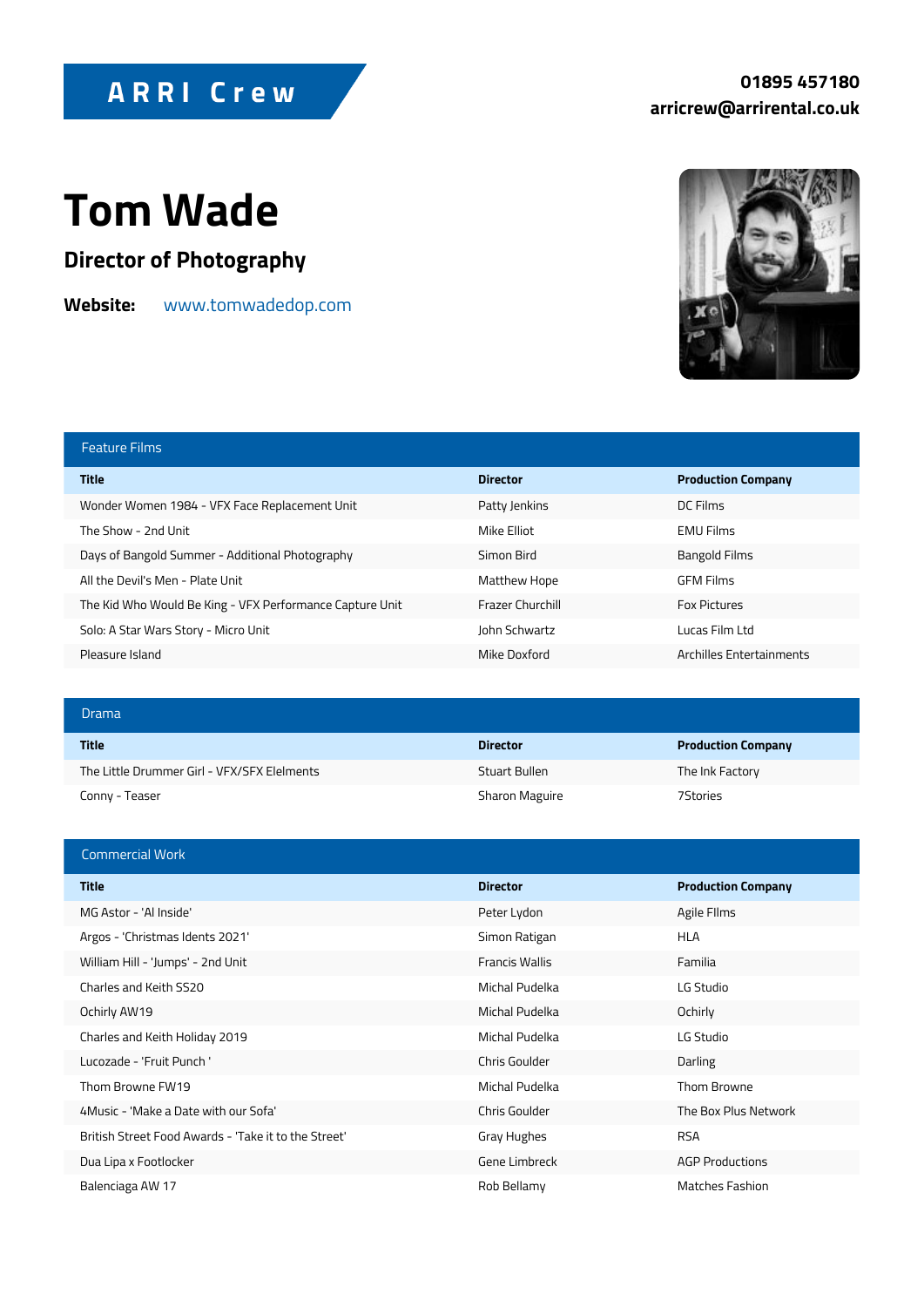| <b>Title</b>                             | <b>Director</b>                    | <b>Production Company</b> |
|------------------------------------------|------------------------------------|---------------------------|
| Chicco - 'Natural Feeling'               | <b>Markus Meedt</b>                | Recipe                    |
| Matches Fashion - 'WW Events Dressing'   | Michal Pudelka                     | <b>Matches Fashion</b>    |
| Matches Fashion - 'Everyday Beautiful'   | Gene Limbrick and Robbie<br>Newby  | <b>CLM Film</b>           |
| Matches Fashion - 'Events Dressing'      | Tom Sandford and Amy<br>Turkington | <b>Matches Fashion</b>    |
| Matches Fashion - 'Balenciaga AW 16'     | Tom Sandford and Amy<br>Turkington | <b>Matches Fashion</b>    |
| Matches Fashion - 'Timeless Essentials'  | Tom Sandford and Amy<br>Turkington | <b>Matches Fashion</b>    |
| Jaeger - 'Culottes'                      | Gene Limbrick                      | <b>CLM Film</b>           |
| Jimmy Choo - 'Bridal '16'                | Gene Limbrick and Tom Craig        | <b>CLM Film</b>           |
| Top Shop - 'Ivy Park'                    | Gene Limbrick                      | Top Shop                  |
| Net a Porter - 'Shopability APP'         | Gene Limbrick                      | <b>CLM Film</b>           |
| Baseman X Coach                          | Gene Limbrick                      | <b>CLM Film</b>           |
| style.com                                | Michal Pudelka                     | Katy Barker               |
| Moncler Twist - 'SS 17'                  | Michal Pudelka                     | Katy Barker               |
| Galaries Lafayette - 3J - 'Garance Dore' | Gene Limbrick                      | <b>AND</b>                |

## Online Content **Title Director Production Company** Graphite Square Graphite Square Ben Stevenson Ben Stevenson Scenester Films Restaurant Gordon Ramsay **Patrick Gather Wonderhatch** Patrick Gather Wonderhatch Savoy - 'Generations' Patrick Gather Wonderhatch Sainsbury's - 'The Locals' and the Community Community Alicia MacDonald Gravity Road Buzzfeed - 'Kids VS big Kids' Matt Cullum Bare Films FITBIT - 'A Love Story' Alicia MacDonald The Wagon

| $T11111 - A L012$    | Alicia MacDullaiu | THE WARDLE     |
|----------------------|-------------------|----------------|
| REVL APP             | Alicia MacDonald  | The Wagon      |
| Man vs Man ADCAN '16 | George Garnish    | Rattling Stick |

| <b>Music Videos</b>                            |                 |                           |
|------------------------------------------------|-----------------|---------------------------|
| <b>Title</b>                                   | <b>Director</b> | <b>Production Company</b> |
| Lina Maxine - Braintwister EP Live             | James Humby     | Untold Studios            |
| Flyte - Never Get to Heaven - Live Performance | Freddie Hall    | Island Records            |
| Franc Moody - Live in a Lift                   | James Humby     | Intergalactic Studios     |
| Flyte - Losing You - Live Performance          | Freddie Hall    | Island Records            |
| Friendly Fires - Silhouettes                   | Tom Dream       | Black Dog Films           |
| Milo Clare - 'Enough'                          | Miles Blackett  | Pulse Films               |
| King Krule Live                                | James Humby     | Molten lets               |

| <b>Short Films</b> |                 |                           |
|--------------------|-----------------|---------------------------|
| <b>Title</b>       | <b>Director</b> | <b>Production Company</b> |
| Cracked            | George Jaques   | Athenaeum Productions     |
| Tuesday            | George Jaques   | Athenaeum Productions     |